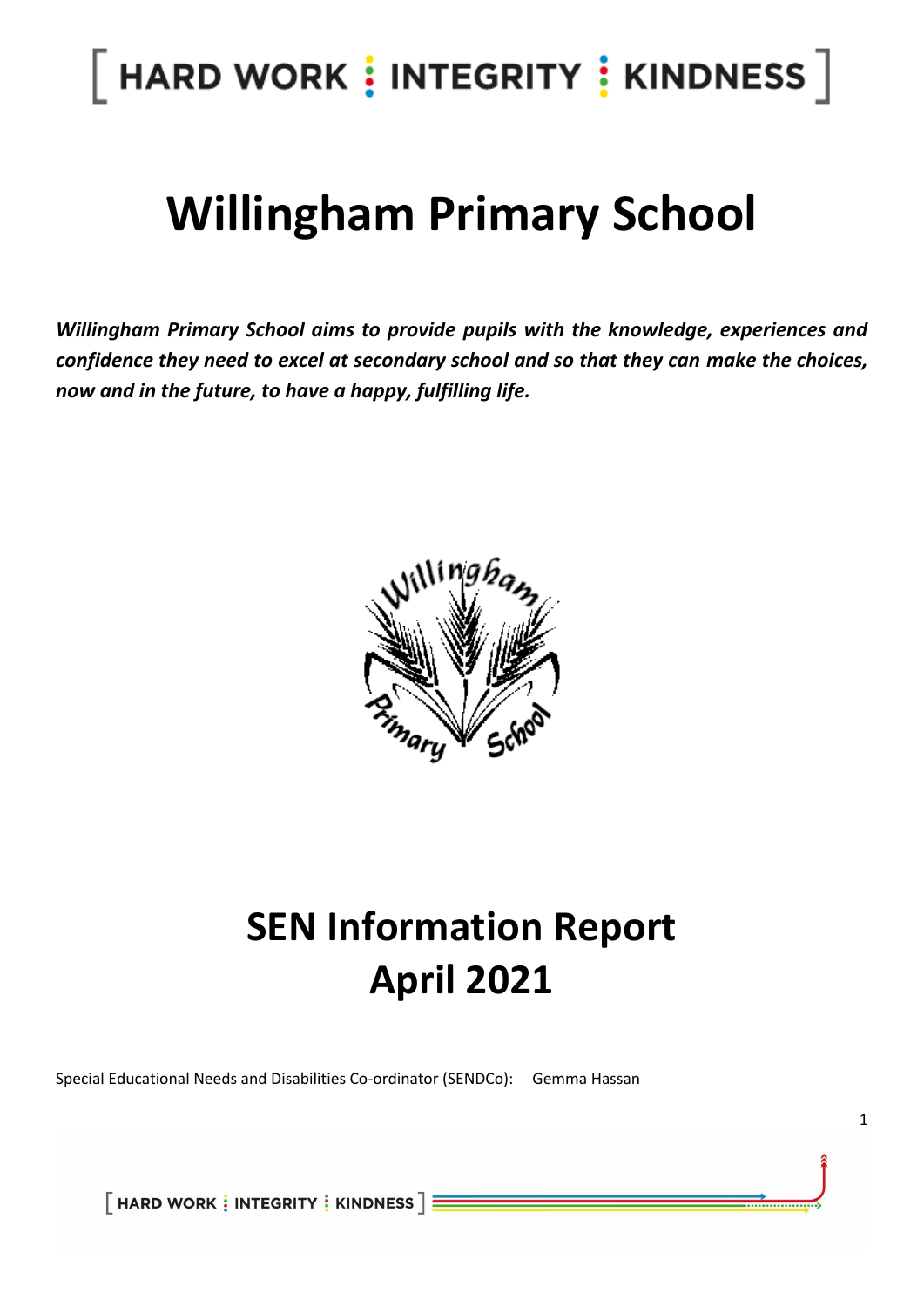### $[$  HARD WORK  $\vdots$  INTEGRITY  $\vdots$  KINDNESS  $]$

| <b>Contents</b>                                                                                                              | Page(s)        |
|------------------------------------------------------------------------------------------------------------------------------|----------------|
| <b>Our Ethos and Vision</b>                                                                                                  | 3              |
| Processes for Identifying pupils with SEN and assessing their needs                                                          | 4              |
| Our approach to teaching pupils with SEN and The four part cycle                                                             | 5              |
| Assess, Plan, Do, Review and Additional Support                                                                              | 6              |
| <b>Adaptations to the curriculum</b>                                                                                         | $\overline{7}$ |
| Support for improving social and emotional development                                                                       | 7              |
| Intervention programmes delivered by the schools' Emotional Support Assistant                                                | 8              |
| Engaging pupils with SEND and Arrangements for consulting and involving children<br>with SEND in their education             | 8              |
| Arrangements for consulting and involving children with SEND in<br>their education and evaluating effectiveness of provision | 9              |
| <b>Assessing and reviewing progress</b>                                                                                      | 9              |
| <b>Expertise and training of staff</b>                                                                                       | 10             |
| Securing specialist equipment and involving external agencies                                                                | 11             |
| Supporting pupils moving between phases and the role of the Governing Body in<br>supporting pupils with SEND                 | 12             |
| <b>Managing complaints</b>                                                                                                   | 12             |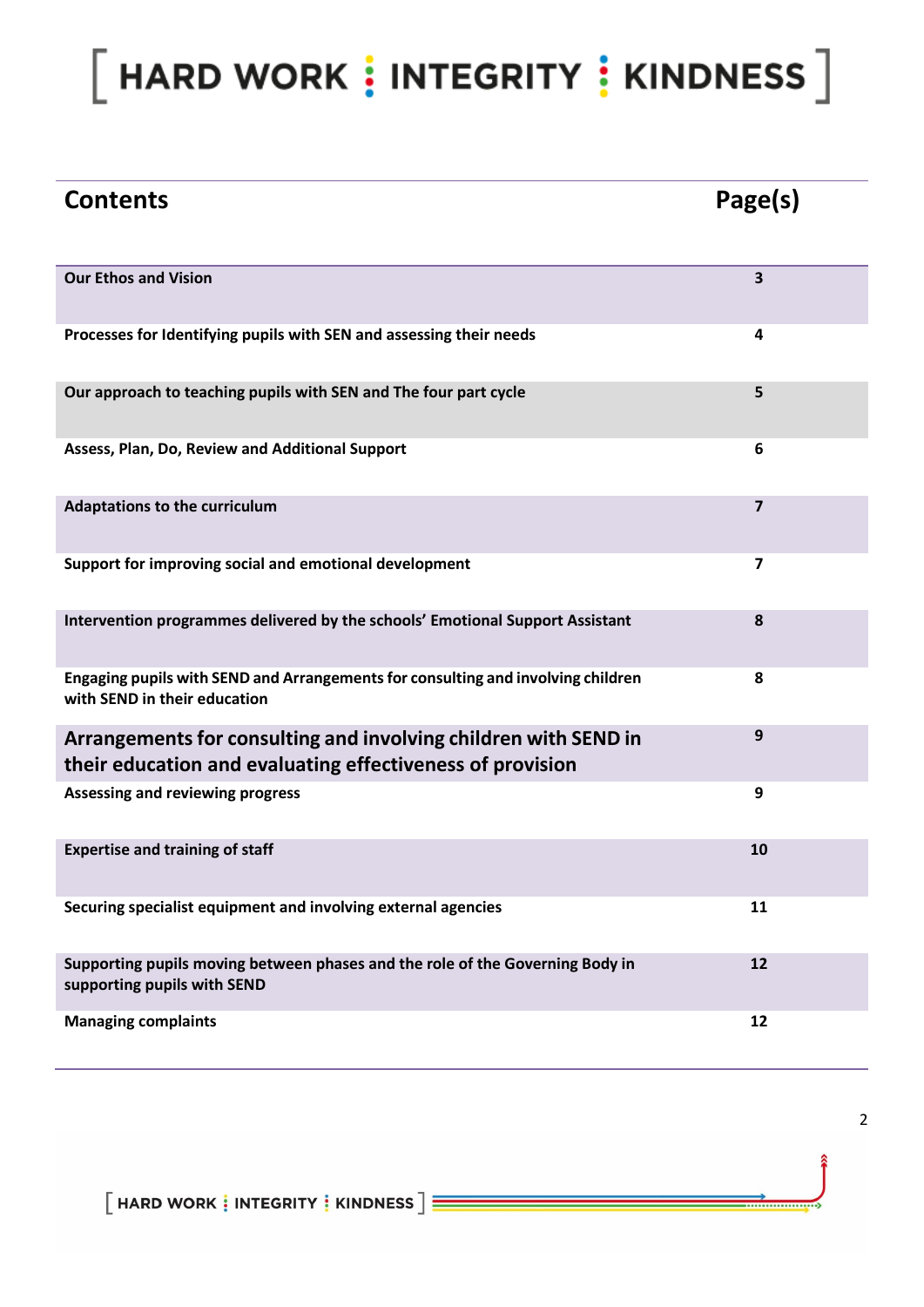This information report has been written in accordance with the Special Educational Needs and Disabilities Code of Practice 0-25 years, July 2014.

#### **Our Ethos/ Vision**

At Willingham Primary School we are committed to giving all our children every opportunity to achieve their best. The achievement, attitude and well-being of every child matters and inclusion is the responsibility of all staff within our school. Every teacher is a teacher of every pupil, including those with Special Educational Needs and Disabilities (SEND).

### **What kinds of Special Educational Needs are provided for at Willingham Primary School?**

Willingham Primary School is an inclusive school where every child matters, we aim to address the children's needs and support their development in the most appropriate way possible and celebrate effort as much as achievement.

Additional and/ or different provision is made in school for children with a range of needs, including:

- Cognition and Learning Moderate Learning Difficulties, Specific Learning Difficulties, such as dyslexia, dyspraxia.
- Sensory, Medical and Physical such as hearing impairment, sensory processing difficulties, epilepsy.
- Communication and Interaction such as Autistic Spectrum Disorder, Asperger's Syndrome, selective mutism, Speech and Language Difficulties.
- Social, Emotional and Mental Health such as attention deficit hyperactivity disorder, attachment disorder, Trauma.

Our schools SEND policy document is available on the school website.

Our SENDCo, Gemma Hassan, has seven years experience and has achieved the National Award for SEN Coordination. Our team of Teaching Assistants have extensive experience and training in planning, delivering and assessing intervention programmes.

All our staff are trained on the needs of new children joining our school, this can include training from specialist agencies as well as from our SENDCo or other staff with relevant expertise. The SENDCo meets regularly with The Senior Leadership Team (SLT) to review progress of SEND pupils and the provisions in place.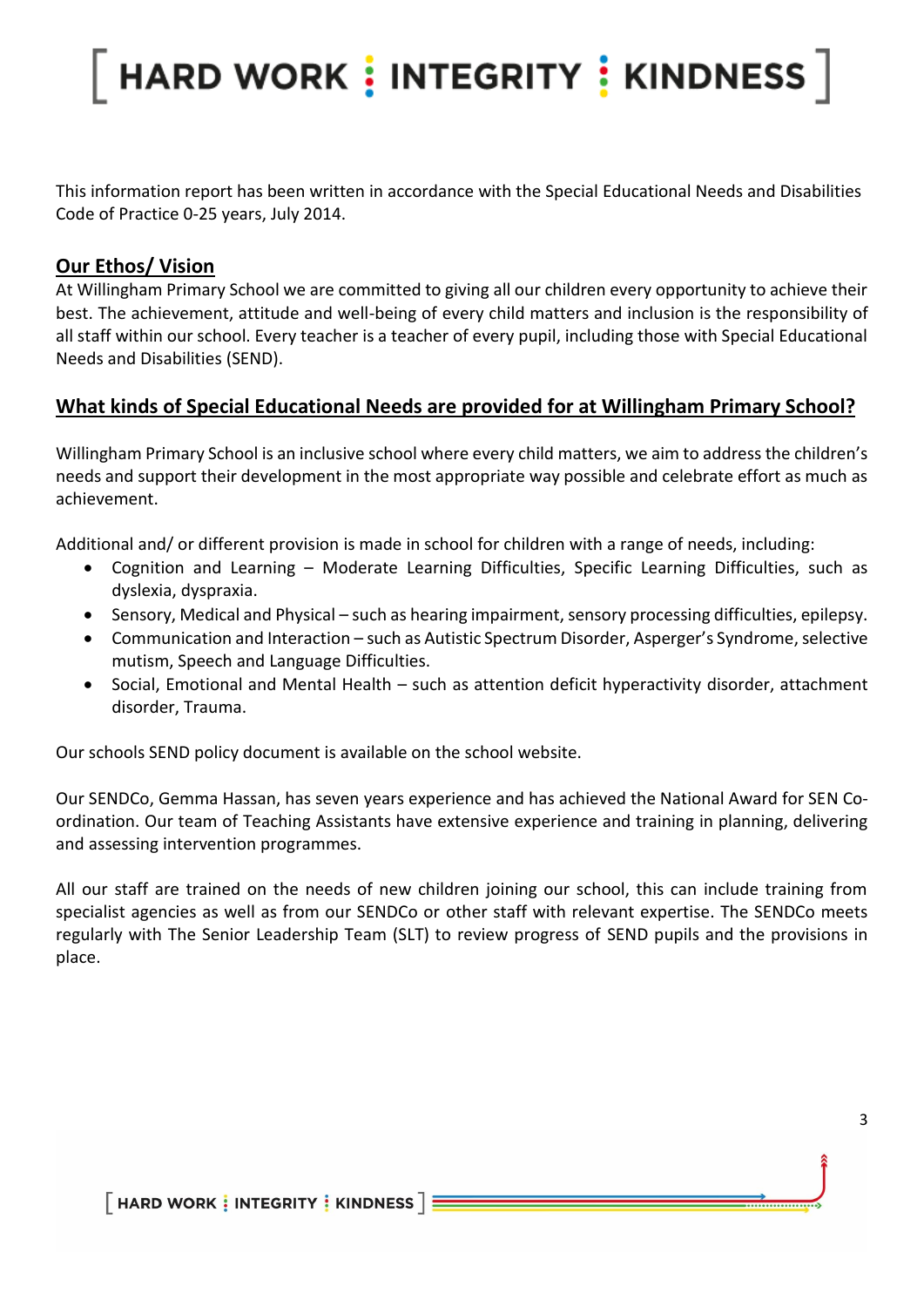#### **Processes for identifying pupils with SEN and assessing their needs**

The identification of SEN is embedded in the whole school process of monitoring the progress and development of all pupils. We recognise the benefits of early identification and making effective provision in improving the long-term outcomes for children with SEN. The purpose of identification is to work out what action the school needs to take, not to fit the pupil into a category. It is also important to identify the full range of needs, not simply the primary need of an individual pupil.

Additional and different assessment tools may be required when children are making less than expected progress, which can be characterised by progress which:

- $\triangleright$  Is significantly slower than that of their peers starting from the same baseline
- $\triangleright$  Fails to match or better the child's previous rate of progress
- $\triangleright$  Fails to close the attainment gap between the child and their peers
- $\triangleright$  Widens the attainment gap

Progress in areas other than attainment is also considered e.g where a child needs to make additional progress with social needs in order to be fully integrated into school life or make a successful transition to their next school. If behaviour is causing concern, it is always considered whether there are any underlying difficulties. The class teacher would gather information about incidents occurring, at what time of day, during which lessons and behaviour checklists may also be used to analyse and consider any patterns of behaviour. Observations would be conducted in class/ on playground to record behaviours, considering involvement of others and an intervention devised taking into account all of the information gathered. All behaviours will be addressed in line with the school's 'warm strict' behaviour curriculum.

Parents are always informed if school staff consider that their child has an additional need and parents and children are involved in the planning to meet the needs. We often recommend that initially that eyesight and hearing are checked to discount these aspects as possible underlying causes of learning difficulties.

We also use a range of specific, more specialised tests in school to assist in the identification of an individual child's needs in order to plan targeted programmes for them and to use as a benchmark for measuring the impact of subsequent interventions. To obtain this information we may complete:

- $\triangleright$  Salford reading test
- ➢ Phonics assessments
- $\triangleright$  PM benchmarking
- ➢ Maths assessments
- $\triangleright$  Speech and Language descriptors
- $\triangleright$  Social, Emotional and Communication descriptors
- ➢ Sensory checklist
- ➢ PUMA and PIRA assessments in Maths and Reading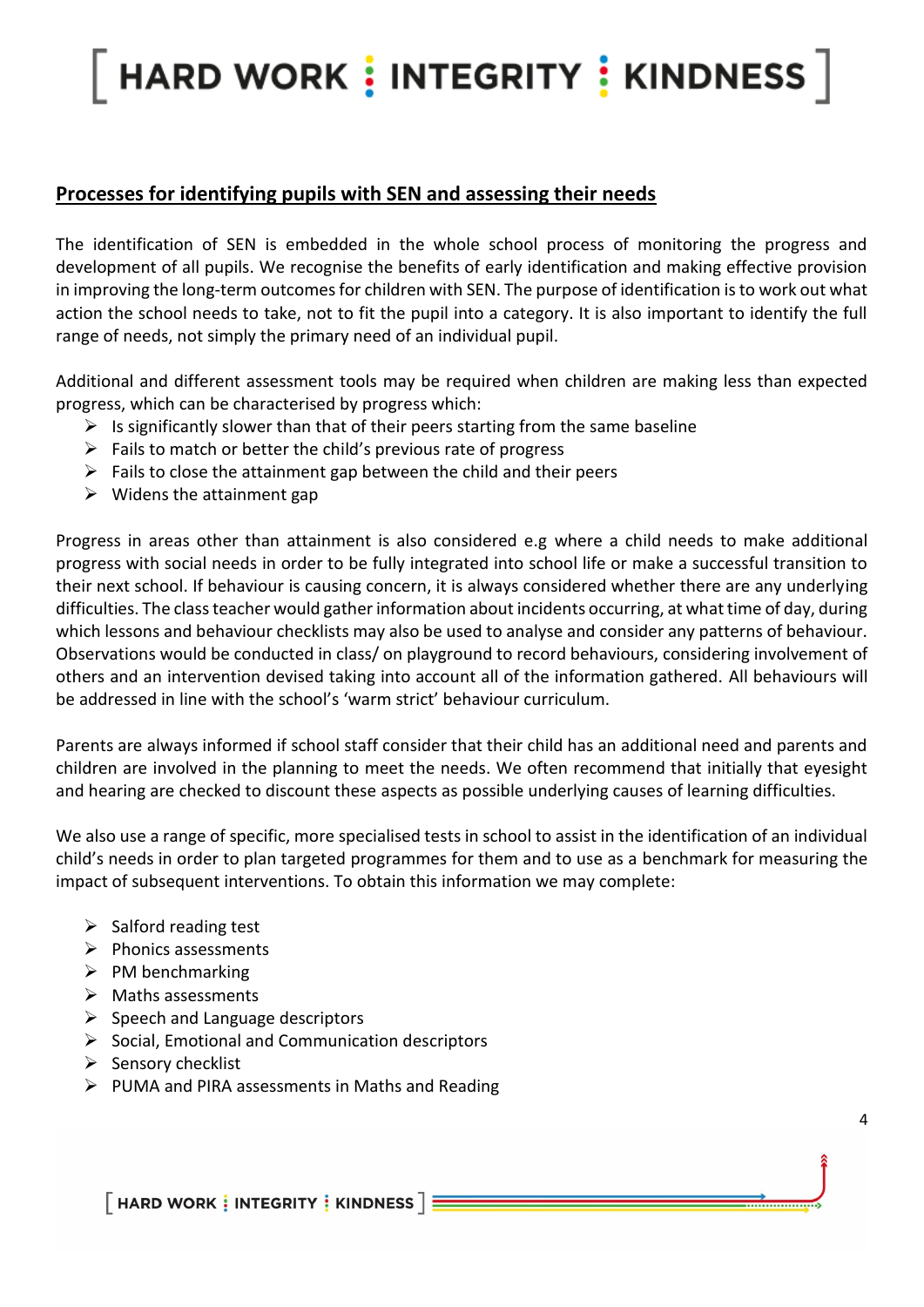#### **Our approach to teaching pupils with SEND**

A process of ongoing teacher assessments and termly pupil progress meetings with the leadership team identifies those pupils making less than expected progress given their age and individual circumstances. The school's first response is high quality targeted teaching by the class teacher. Where progress continues to be less than expected, the class teacher will discuss their concerns with the SENDCo.

Where pupils have higher levels of need, and with parental permission, the school may seek advice from external agencies. These agencies include:

- $\triangleright$  Educational Psychologist (EP)
- $\triangleright$  Speech and Language Therapy service
- $\triangleright$  Access and Inclusion Team
- ➢ Specialist Teaching Team (STT)
- ➢ Educational Welfare Officer (EWO)
- ➢ School Nurse/ Paediatric team
- ➢ Child and Mental Health Service (CAMHS)

If the support required is different from or additional to what is ordinarily offered in school, the child will be placed on the SEN register as SEN Support. The school will then seek to remove barriers to learning and put effective special educational provision in place. This begins a cycle of assess, plan, do, review with the child/ young person at the centre of the process (APDR). This plan, identifies the child's barriers and areas of difficulty and targets these with specific interventions. The target on the APDR is then reviewed at half termly intervals. This APDR is intended to be a working document which is regularly updated as more is understood about the child's SEN, including their response to interventions and provision. Where a child and family would benefit from co-ordinated support from more than one agency an Early Help Assessment (EHA) might be used to identify help required and to prevent needs escalating and the school may seek support from the Specialist Teaching Team (STT).

#### **The Four Part Cycle**



**The aim of the assess, plan, do review cycle is to have the child/ young person at the centre.**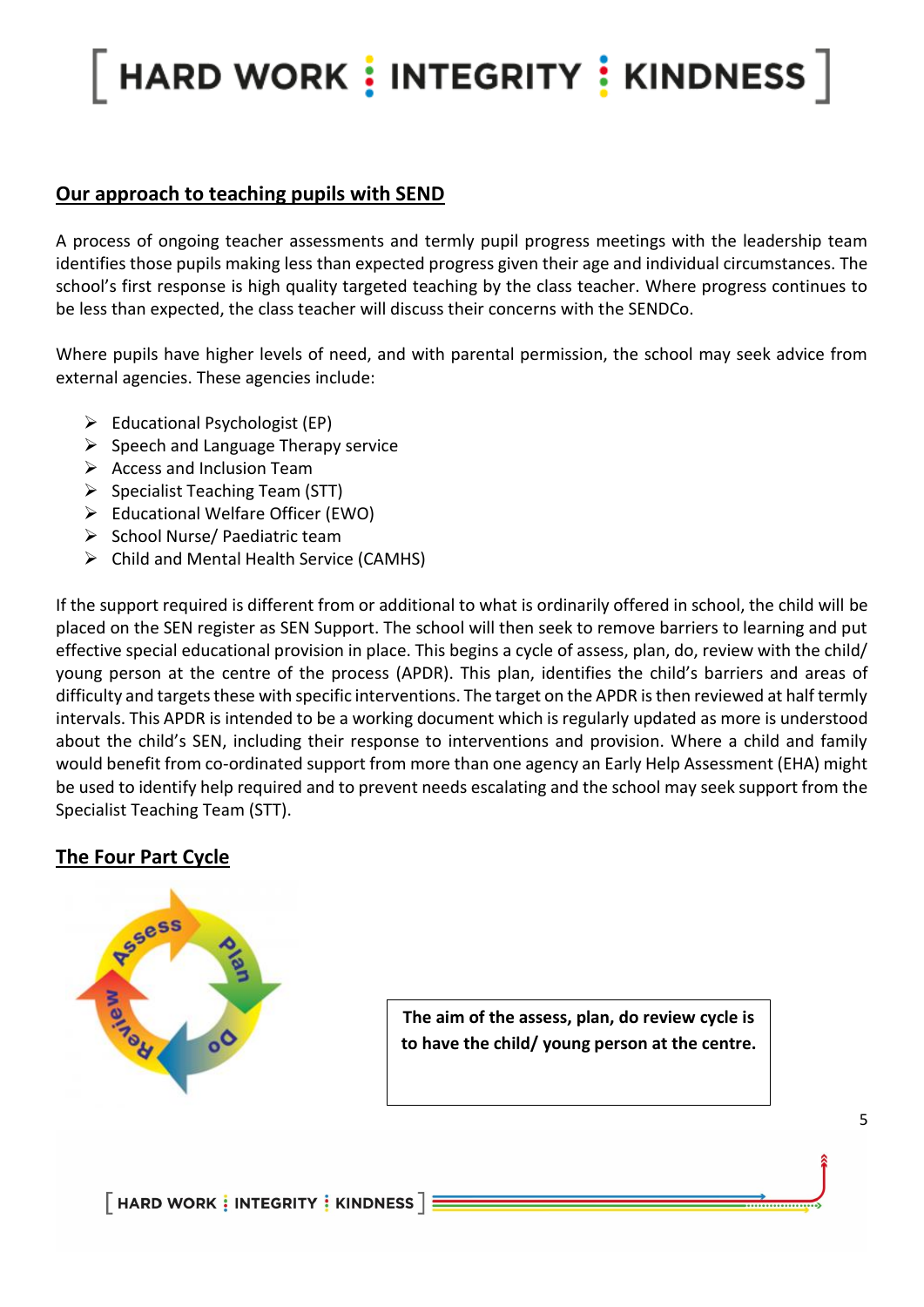#### **Assess**

Willingham Primary School will ensure that we regularly assess all pupils' needs so that each child's progress and development is carefully tracked compared to their peers and national expectations. We will listen to the views and experience of parents/ carers and the pupil. In some cases, we will draw on assessments and guidance from other education professionals e.g. Educational Psychologists (EP) and from Health and social services.

#### **Plan**

Where SEN Support is required the teacher and the SENDCo will put together an APDR outlining the adjustments, interventions and support for the pupil, which be put into place. This will be monitored regularly and impacts and progress reported. Targets for the child will be shared with him/ her using child friendly language as well as with parents/ carers. All staff who work with the child will be made aware of this APDR and be responsible for updating it with relevant information.

#### **Do**

The class teacher is responsible for working with the pupil on a daily basis. He/ she will also liaise closely with Teaching Assistants (TAs) or specialists who provide support set out in the APDR and monitor the progress and impacts being made. The SENDCo will provide support, guidance and advice for the teacher.

#### **Review**

The APDR, including the impact of the support and interventions, will be reviewed each half term by the teacher, SENDCo, and the pupil. This will inform the planning of next steps for a further period or where successful the removal of the child from SEN Support.

This four-part cycle, through which earlier decisions and actions are revisited, refined and revised with a growing understanding of the pupil's needs and what supports the pupil in making good progress, is known as the graduated approach. It draws on more detailed approaches and more specialist expertise in successive cycles.

#### **Additional support for learning available for children with SEND?**

We have a strong team of Teaching Assistants (TAs) who are trained to deliver a number of specific intervention programmes throughout the school. Some TAs are deployed in classes to support children on a 1:1 or small group basis and to facilitate the class teacher offering additional support for pupils with SEND. As a school we teach a differentiated curriculum to ensure that the needs of all children are met and we implement Assess, Plan, Do, Review cycles (APDRs) with smart targets for all pupils with SEND. For children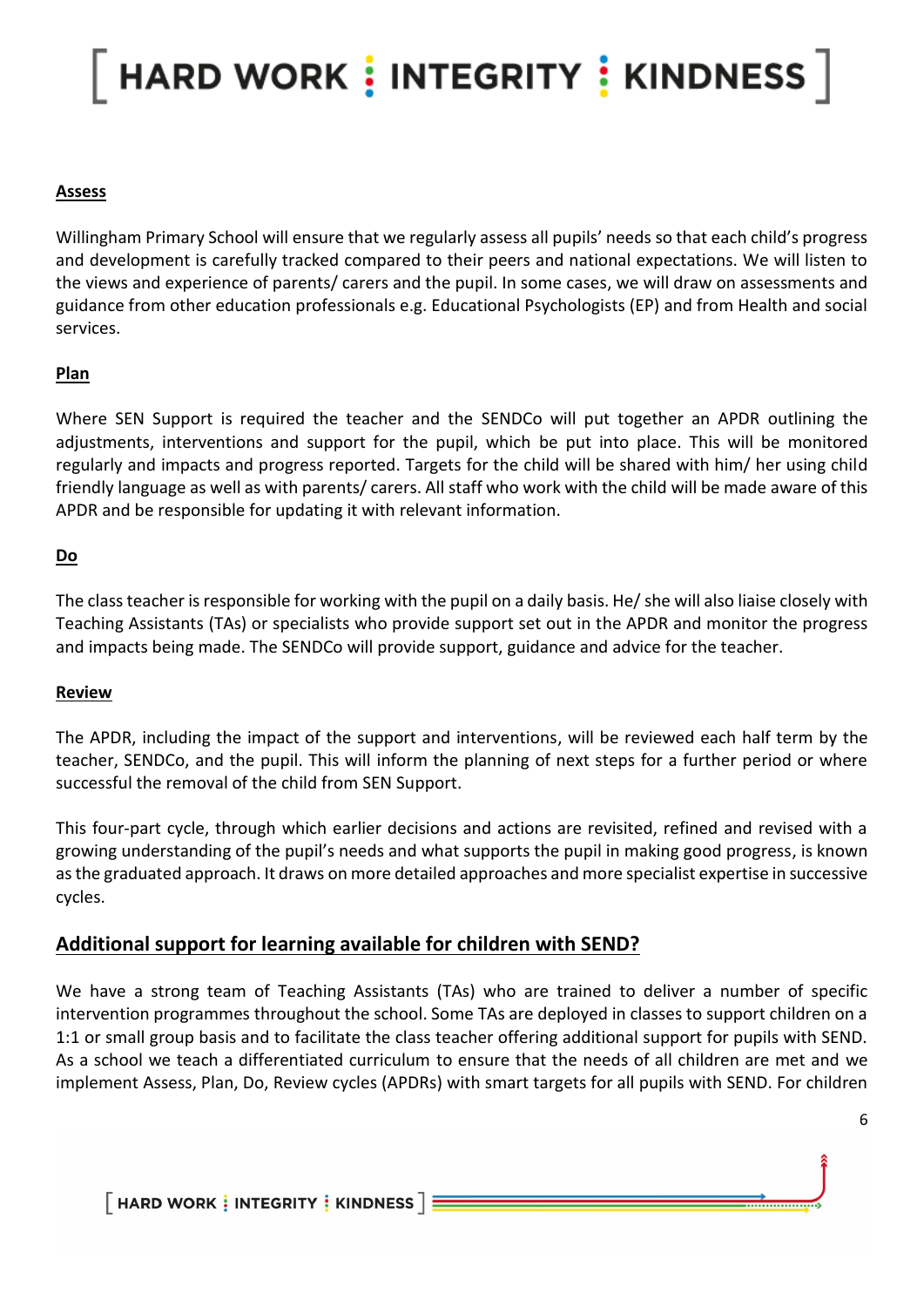with specific or diagnosed needs, we work closely with external agencies to ensure that the best possible support is in place e.g Educational psychologists (EPs), Speech and Language Therapists, Occupational Therapists, Specialist Teachers. Meetings are often held in school involving specialists and/ or parents to set targets, evaluate progress and ensure consistency of approach in addressing needs in school and at home. We use a range of specific resources and/ or strategies for many children such as coloured overlays/ exercise books, sensory cushions, access to the school's sensory room and individual work stations.

### **Adaptations made to the curriculum and learning environment for pupils with SEND**

The curriculum is scaffolded and differentiated to meet the needs of all of our children. Differentiation may occur by:

- ➢ Grouping
- ➢ Lesson content (teaching style, taking into account that children may be visual, auditory or kinaesthetic learners)
- $\triangleright$  Lesson format (e.g games, role-play, discovery learning)
- ➢ Pace of the lesson, provision of alternative learning methods such as scribing and use of ICT
- $\triangleright$  Outcomes expected from individual children
- ➢ Materials used
- $\triangleright$  Support level provided
- $\triangleright$  Provision of an alternative location for completion of work.

In addition, the school always acts upon advice received from external agencies such as:

- $\triangleright$  Enlarging print
- $\triangleright$  Most advantageous positioning for children with a hearing impairment
- $\triangleright$  Use of laptops, coloured overlays and exercise books and any other required resources

We endeavour to ensure that all classrooms are inclusive and dyslexia friendly including the use of labelled resources, word walls, prompt mats, coloured interactive whiteboards, visual timetables and quiet work stations.

#### **Support for improving the emotional and social development of pupils with SEND**

We offer a range of support for improving the emotional and social development of pupils with SEND such as:

7

- $\triangleright$  Use of our school sensory room
- $\triangleright$  Buddy systems
- ➢ Specialist advice from Child and Adolescent Mental Health Services (CAMHS)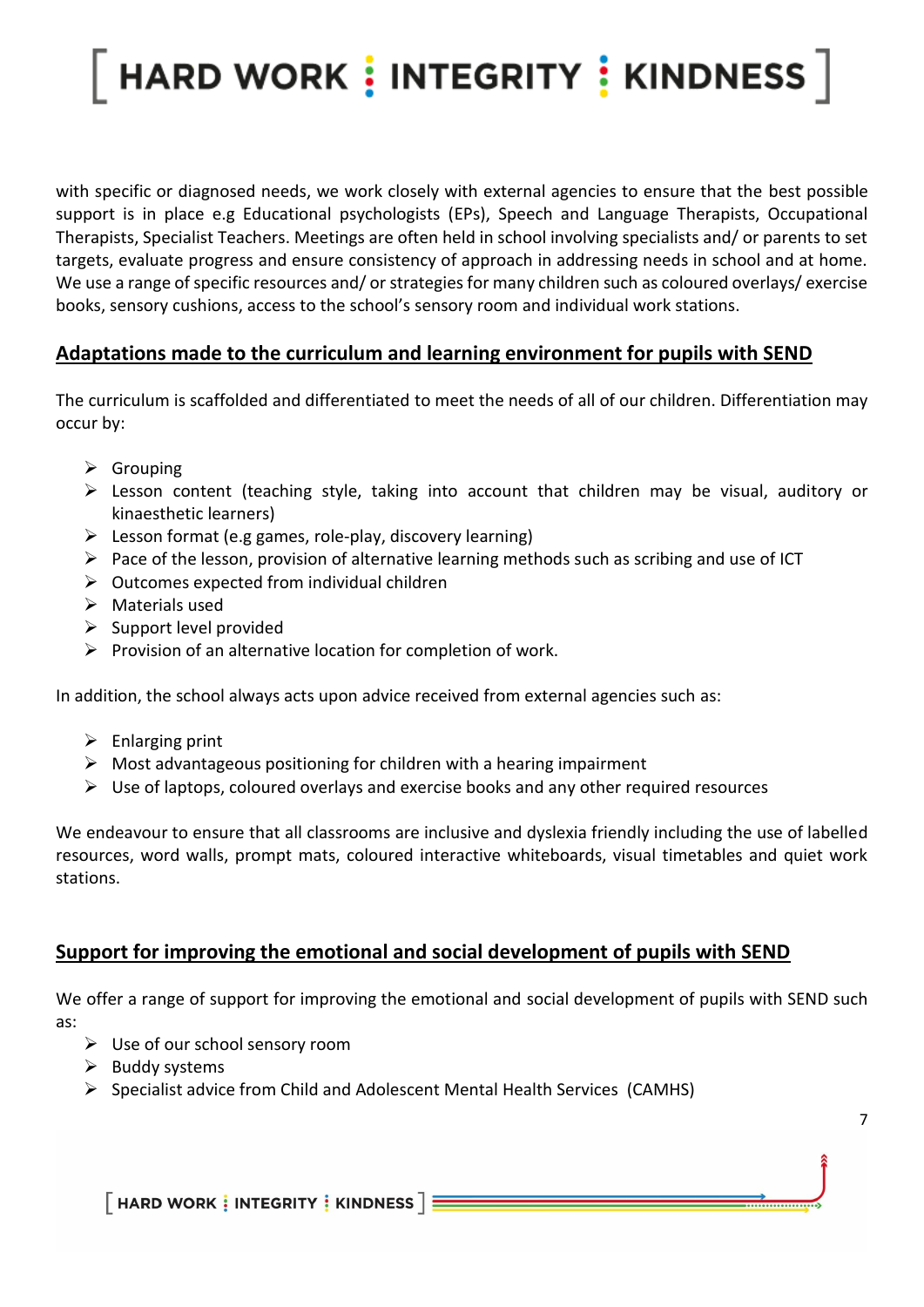- ➢ Paired work
- $\triangleright$  Small group work
- $\triangleright$  Peer mediation
- ➢ Blue Smile therapy *when appropriate and funding available*
- $\triangleright$  Provision of a trusted person in school for pupils to talk to
- ➢ Support from the school's Emotional Support Assistant (ESA)

#### **Intervention programmes delivered by the school's Emotional Support Assistant**

Our school Emotional Support Assistant works outside the classroom with pupils from across the school. This provision supports the emotional needs of pupils with SEMH difficulties and those who are in need of support during challenging times. Interventions offered are as follows:

- ➢ Bereavement support
- $\triangleright$  Attachment difficulties
- $\triangleright$  Loss and/ or separation
- $\triangleright$  Nurture groups
- $\triangleright$  Brick club (for social communication development)
- ➢ Anger management
- $\triangleright$  Focus groups on working collaboratively
- $\triangleright$  Social and emotional development

### **Engaging pupils with SEND in all activities in addition to those available in accordance with the curriculum**

All extra curricular activities are available to all of our children, including breakfast and after school clubs. Residential and day trips are made available for all children with SEND and the correct provision and staffing is put into place to ensure that the pupils gain the most from these experiences and are able to take part in all aspects of the trip, depending on individual circumstances.

### **Arrangements for consulting and involving children with SEND in their education**

At Willingham Primary School we use a child centred approach across the school. Children with SEND spend time with their class teachers when setting individual targets for their assess, plan, do, review cycle (APDR). These targets are written in a children friendly format, so that the child can understand what they are aiming for, and attached inside the child's book. At the time of review, the child then spends time with their teacher and/ or a Teaching Assistant (TA) reflecting on their progress and setting new aims and objectives. Where a child has an Educational, Health and Care Plan (EHCP), they are invited to comment on their progress over the academic year and attend the annual review meeting if they would like to.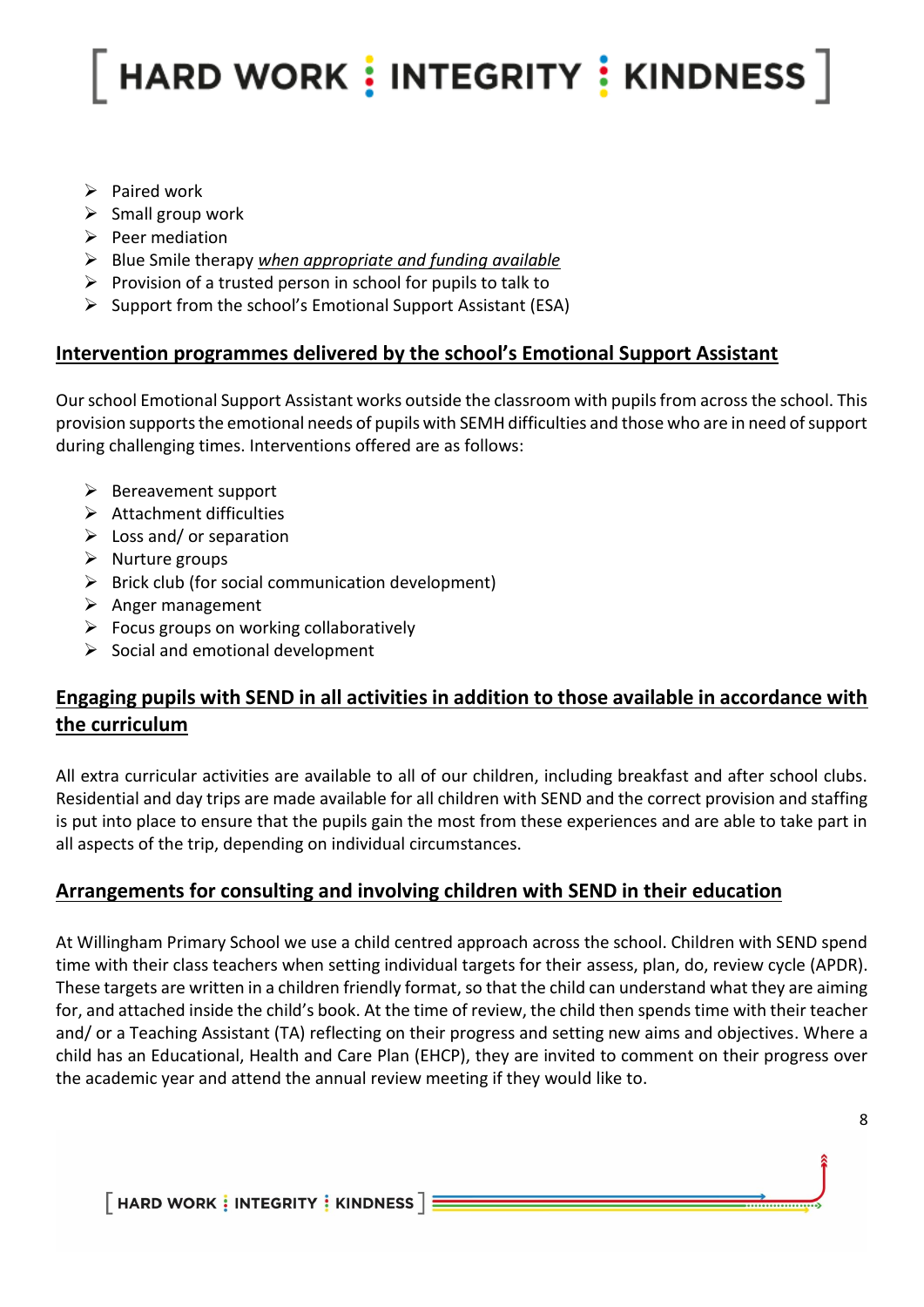### **Arrangements for consulting and involving parents of children with SEND in the education of their child**

Across the course of the year the school holds parents meetings and open evenings as well as sending out a mid-year report and end of year data report to parents. Our parents benefit from an open door policy whereby the SENDCo is easily contactable through the school office and via email/ telephone. Parents may be invited into school at any time and additional meetings are set up with the SENDCo as required or as requested by parents to discuss particular aspects of their child's SEND, we particularly welcome information from parents about how their child learns best in order that it can be shared with those people who directly teach their child. Progress and outcomes are also discussed at consultation meetings along with outcomes of any specific interventions taking place.

#### **Evaluating effectiveness of provision for pupils with SEND**

We evaluate the effectiveness of our provision through:

- $\triangleright$  Provision mapping progress and achievement
- ➢ Assess, Plan, Do, Review (APDRs)
- $\triangleright$  Use of assessment information, including pre and post interventions
- $\triangleright$  Use of attainment and progress data for children with SEND across the school as part of the whole school tracking of children's progress
- $\triangleright$  Use of pupils and parents feedback
- $\triangleright$  Monitoring by the SENDCo
- $\triangleright$  Ofsted Inspection Feedback
- ➢ Local Authority Monitoring Visits

#### **Arrangements for assessing and reviewing the progress of children with SEND**

We assess and review the progress of children with SEND through the following:

- ➢ Evaluation Assess, Plan, Do, Review cycles (APDRs)
- $\triangleright$  Tracking of pupil's progress in terms of age related expectations and individual targets
- ➢ Progress of pupils with speech and language difficulties is assessed and reviewed regularly by our Speech and Language Therapist
- $\triangleright$  A cycle of consultation meetings based on the assess, plan, do, review model takes place throughout the year
- $\triangleright$  An annual review is held for children with Educational, Health and Care Plans (EHCP), interim reviews can be arranged if necessary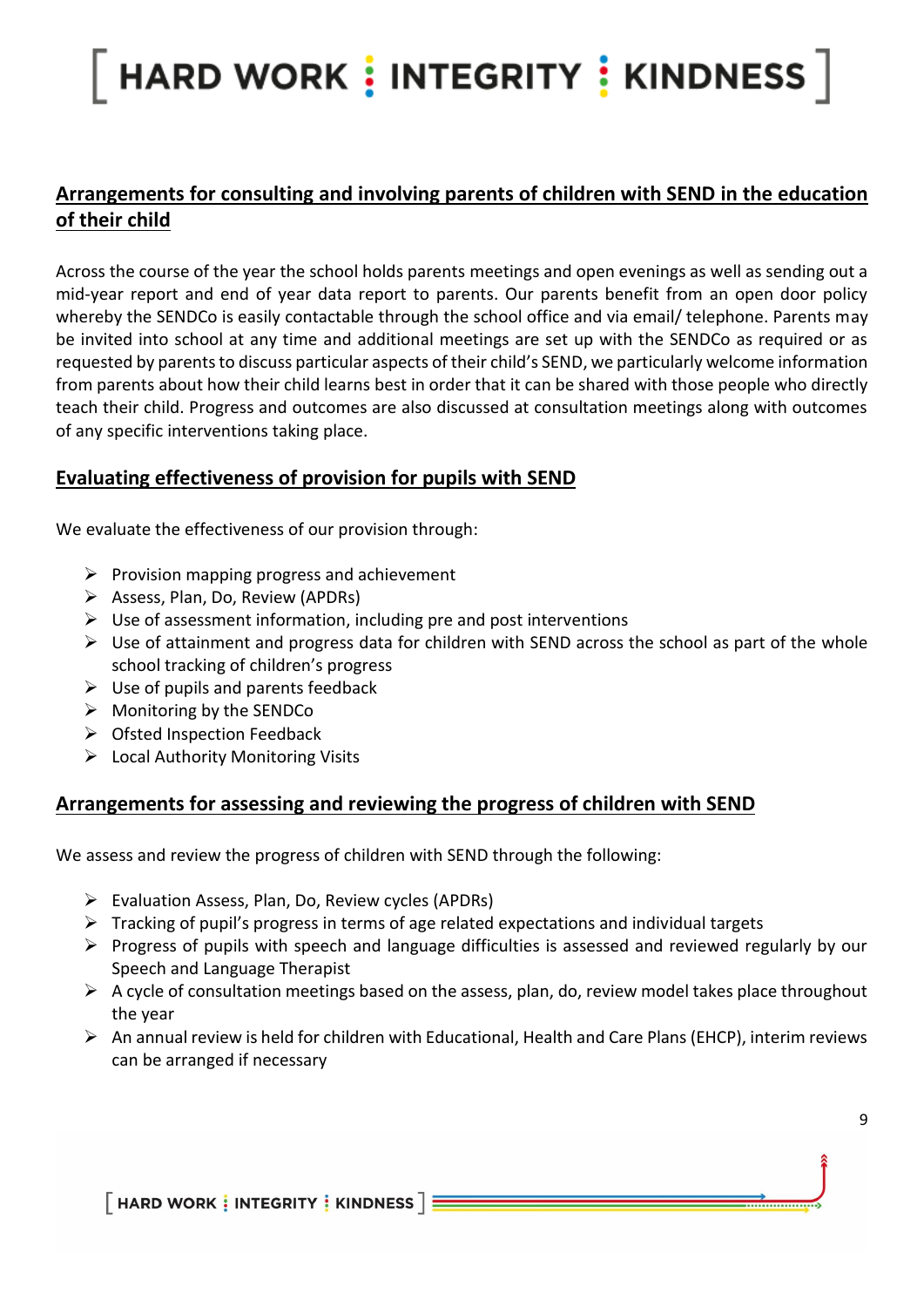- ➢ When children are assessed by the SENDCo or by external agencies, meetings take place with the parents/ carers and the class teacher to discuss the findings and how best to address needs and meet targets
- $\triangleright$  When assessing children with SEND, consideration is given to recording need e.g reader, scribe, additional time or rest breaks may be necessary – generally whatever support is provided in the class room is provided as far as permitted during tests
- ➢ Initial concerns about a child's progress are discussed with the SENDCo and parents and followed by referrals to external agencies or placement on intervention programmes as deemed appropriate

### **Level of expertise and training of staff in relation to children with SEND and how specialist expertise can be secured.**

Our SENDCo has seven years experience in this role and has frequently worked closely with external agencies in securing advice, training and additional support for children with SEND. The school employs skilled TAs who are trained to deliver a variety of specific interventions and support within classrooms across the school. Staff are trained annually by the School Health team with regard to asthma and anaphylaxis and all staff are trained in completing SEND documentation by the SENDCo upon joining the school. Specialist training is sought when particular needs such as attachment disorders arise. Expertise and specialist training in relation to speech and language needs is secured by the SENDCo through the school's designated speech and language therapist.

As individual needs arise, the SENDCo approaches specialists from a range of agencies such as Occupational Therapy, Physio Therapy, Educational Psychology, Specialist Teachers and Access and Inclusion Team, to seek advice on this specific type of SEND and to enhance knowledge of a specific type of SEND in order for the class teacher and TAs working directly with a particular pupil to adapt the teaching to address the needs appropriately. More specific training may be sought through such professionals. The school SENDCo offers general support and advice with regard to the implementation of specific programmes, creation and monitoring of Assess, Plan, Do, Review cycles (APDRs) and tracking the progress of children with SEND. Extra support is given to Newly Qualified Teachers (NQTs) and other new members of staff. The SENDCo attends termly network meetings funded by the Local Authority which provides opportunities to discuss developments in SEND and share expertise.

At the end of each academic year all teachers hold handover meetings with the next class teacher of every child with SEND to ensure they have all the information they need to put the correct provision into place prior to the start of the next academic year and so that they have the best knowledge of that child possible. Changeover days also take place so that all pupils with SEND can meet their new teacher and familiarise themselves with their new classroom.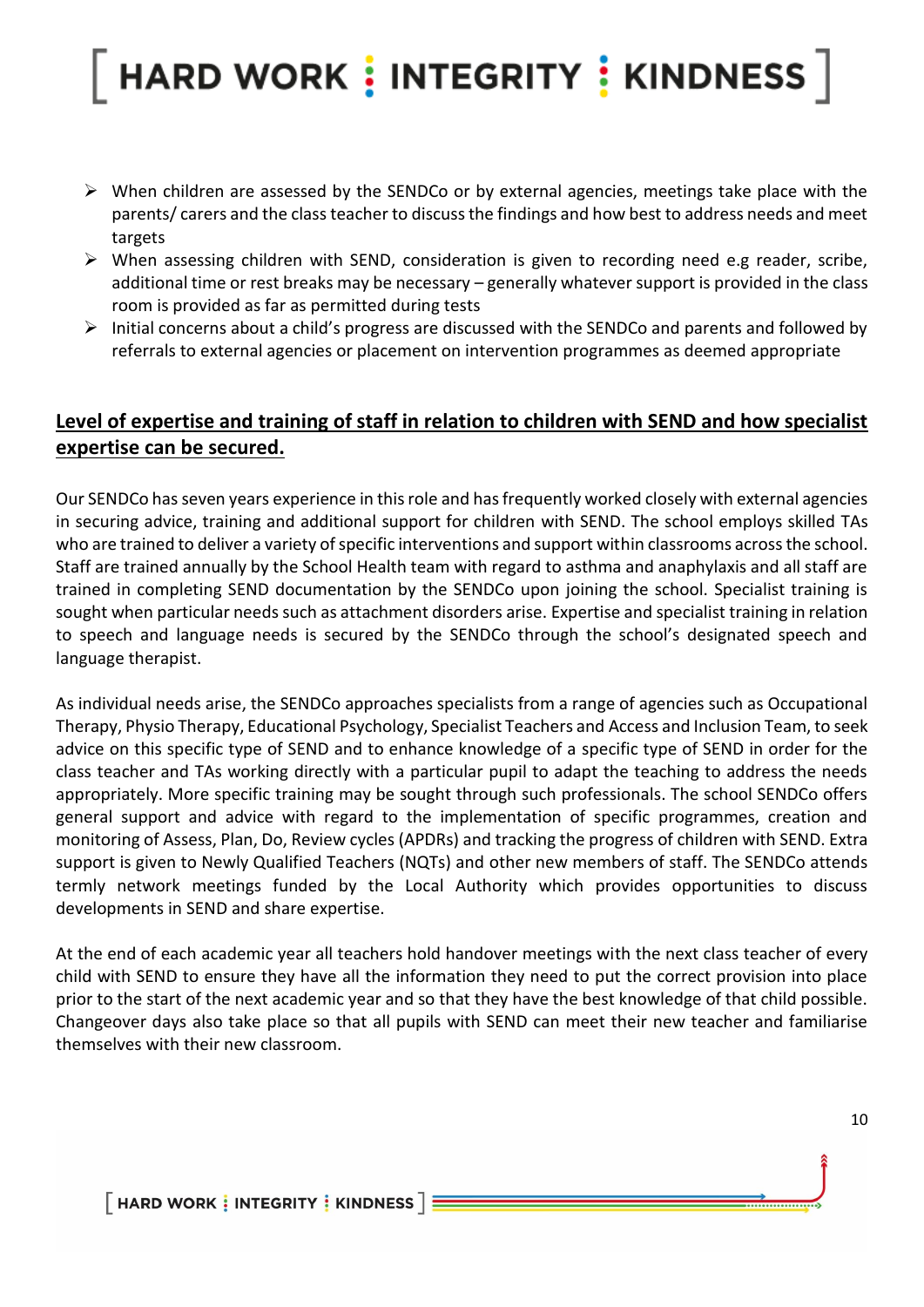The SENDCo provides all pupils with SEND with a holiday book at the end of the academic year. This holiday book contains photos of all staff working in the child's new class, photos of the environment and tasks in line with their ability, which they can complete during the summer break.

#### **Securing equipment and facilities to support children with SEND**

The SENDCo works to secure equipment and facilities to support children with SEND by:

- $\triangleright$  Holding discussions with specialist agencies involved
- $\triangleright$  Meeting with parents
- ➢ Meeting with the Senior Leadership Team (SLT)

Equipment and facilities to support children with SEND are non-negotiable at Willingham Primary School, whatever pupils with SEND require, we will make our best endeavours to provide. This may include, use of the sensory room, weighted blankets, ear defenders (if recommended by an external professional), specific specialised seating and fiddle items to relieve stress.

### **Involving other bodies, including health and social bodies and local authority support services to meet the needs of our children with SEND and in supporting the families of such children.**

School benefits from having our own designated Speech and Language Therapist who visits the school frequently to work directly with children and to provide advice and support to staff in addressing the speech and language needs throughout the school. External support services play an important role in helping school to identify, assess and make provision for pupils with SEND. Upon request, the school receives visits and advice from specialists such as Educational Psychologists and Specialist Teachers to support in putting the correct provision in place where required. School maintains links with child health service, children's social care services and education welfare services to ensure that all relevant information is considered when making provision for children with SEND.

During the summer term, liaison meetings are held with Honeypot Preschool before children enter our Reception classes in order to prepare the correct provision prior to the start of the new academic year. The Local Authority's Early Help Assessment (EHA) procedures are adhered to by the school whereby help and support is offered to school and families when low level issues emerge and before problems escalate. Following the completion of an Early Help assessment (EHA) regular planning and monitoring meetings are held which involve support from all relevant professionals. During these meetings, areas of concern are discussed and a plan put into place. This plan is regularly monitored and progress and outcomes recorded.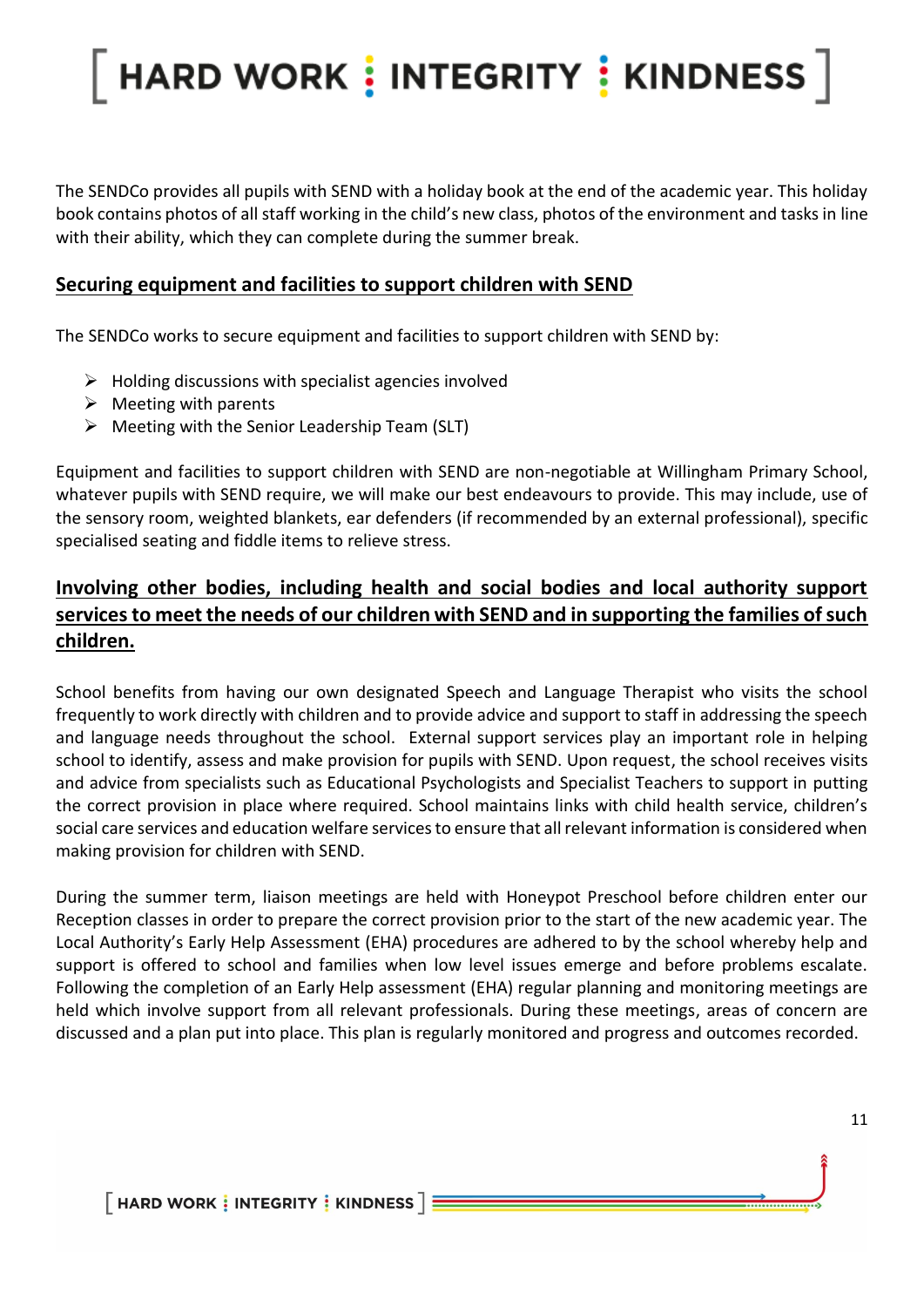### **Arrangements for supporting children moving between phases of their education and preparing for adulthood**

Willingham Primary School aims to mange transitions in an effective way by planning and communicating with other schools and preschools. Prior to children joining our Reception classes, regular liaison meetings are held with Honeypot preschool in order to handover any relevant information about specific children's needs. Parents are also invited to these meetings as an opportunity to meet the school SENDCo. Reception age children are also offered sessions in school to meet their new teachers and classmates and to familiarise themselves with the school itself.

When a child with SEND is moving to another school all documentation and information is passed to the receiving school so that a continuation of provision can be planned where possible. For children moving on to secondary education the school SENDCo passes all documentation and relevant information to the SENDCo at the receiving school. They will also meet or hold a telephone conversation to discuss each child individually.

#### **Governing Body Role in SEND Provision**

There is a designated Governor, Elise Kinnear, who has a specific oversight of the school's arrangements for SEND, this role includes:

- $\triangleright$  Giving up to date information to the governing body on the quality and effectiveness of SEND provision.
- $\triangleright$  Having a clear working knowledge of the SEND code of Practice.
- $\triangleright$  Awareness of the school's policies and procedures and SEND provision
- ➢ Building a good working relationship to support the work of the SENDCo

### **Arrangements made for managing complaints from parents of children with SEND about the provision made by the school**

It is in everyone's interests for complaints to be resolved as quickly and at as low a level as possible and our SEND complaint procedure is as follows:

- $\triangleright$  The complaint is dealt with by the class teacher the complainant needs to feel that they have been listened to and that all points raised have been addressed.
- $\triangleright$  If the complaint remains unresolved, the complaint is dealt with by the SENDCo or by a Senior Manager.
- $\triangleright$  If there is still no resolution, the head teacher should become actively involved.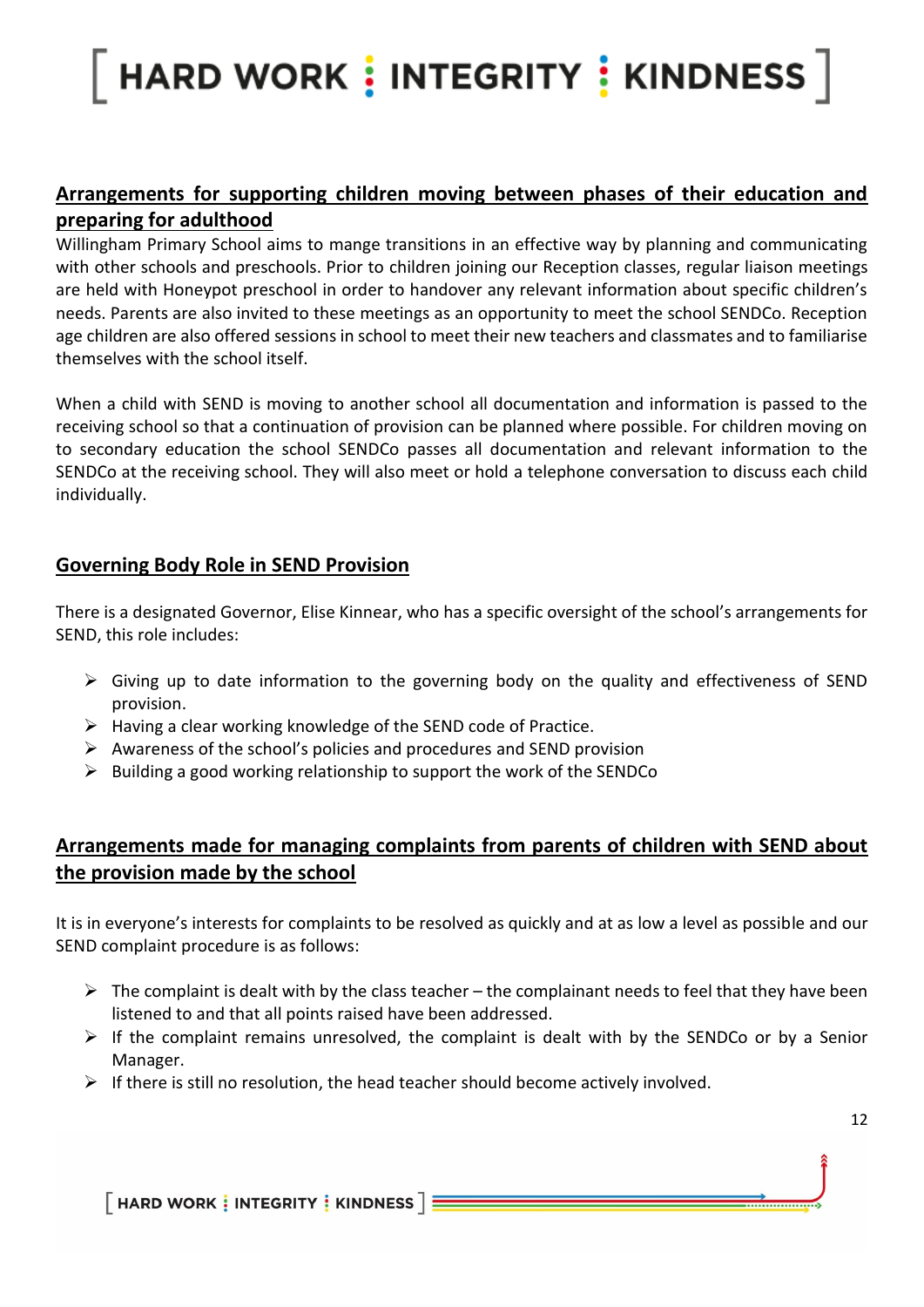- $\triangleright$  If the matter is still not resolved, the complainant must put their complaint in writing to the Chair of Governors
- ➢ The Governing Body will deal with the matter through their agreed complaint resolution procedures
- $\triangleright$  In the unlikely event that the matter is still not resolved, the parent can then take the complaint to the Local Authority.

### **The Local Authority's Local Offer**

The Local Authority's Local Offer can be found using the following link:

[www4.cambridgeshire.gov.uk/info/20136/special\\_educational\\_needs\\_and\\_disabilities\\_local\\_offer/549/ab](http://www4.cambridgeshire.gov.uk/info/20136/special_educational_needs_and_disabilities_local_offer/549/about_cambridgeshires_local_offer) out cambridgeshires local offer

Here you will find information on what the Local Authority offers in line with the SEND Code of Practice 0- 25 years, July 2015

This SEND Information report outlines what the school contributes towards the Local Authority's Local Offer and how we work to ensuring this provision is in place and monitored regularly.

#### **Named contacts within the school**

Gemma Hassan, SENDCo [senco@willingham.cambs.sch.uk](mailto:senco@willingham.cambs.sch.uk) David Morel, Headteacher [head@willingham.cambs.sch.uk](mailto:head@willingham.cambs.sch.uk) Elise Kinnear, SEN Link Governor, please contact the school office to request information about contacting our SEND Link Governor. [office@willingham.cambs.sch.uk](mailto:office@willingham.cambs.sch.uk) The school telephone number is 01954 283030